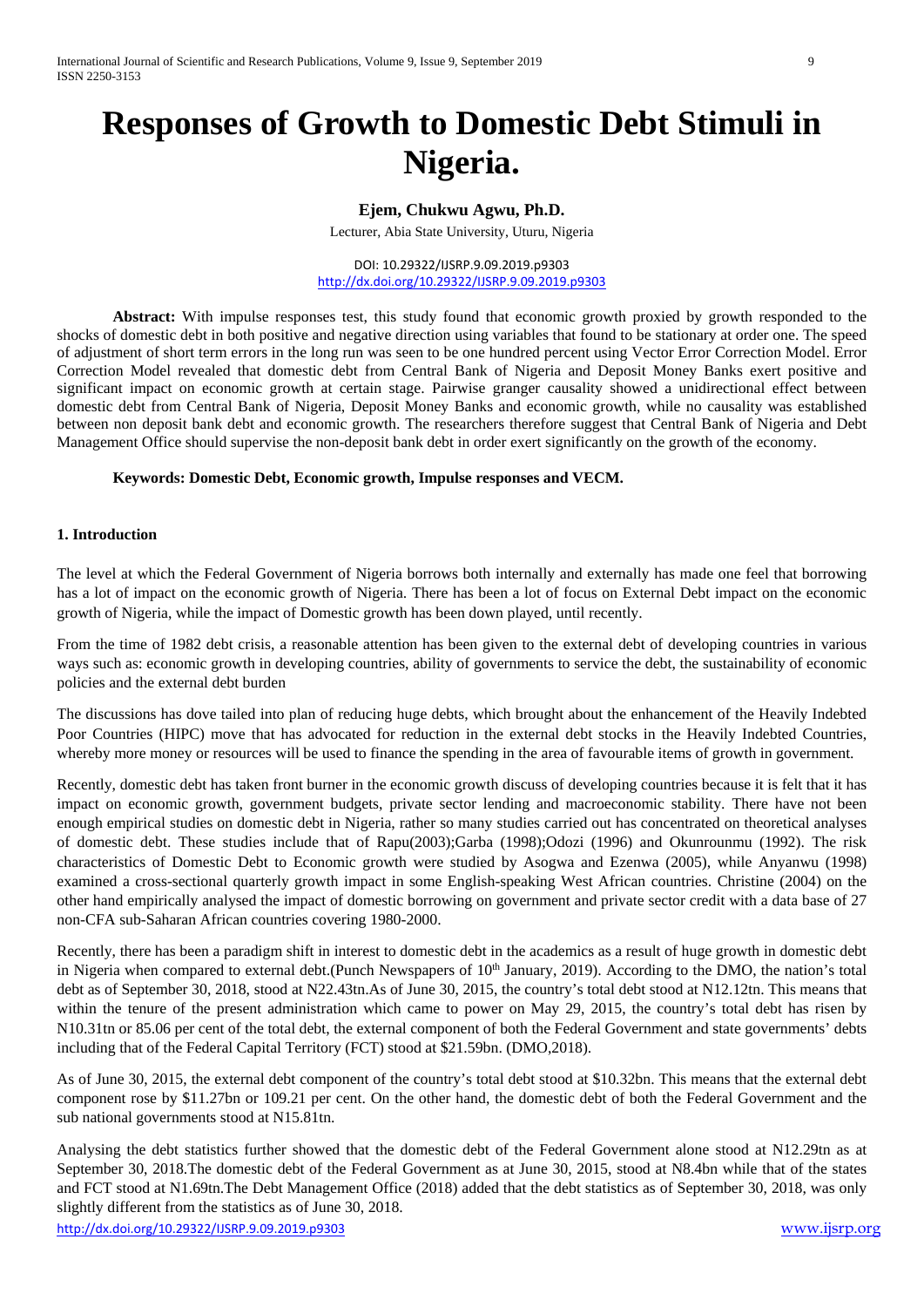International Journal of Scientific and Research Publications, Volume 9, Issue 9, September 2019 10 ISSN 2250-3153

On the difference between the debt statistics of the two quarters, the DMO said, External debt declined by 2.02 per cent to \$21.59bn due largely to the redemption by Nigeria of a \$500m Eurobond which matured on July 12, 2018.The Eurobond which was issued for a tenor of five years in 2013 was the first Eurobond maturity for Nigeria and Nigeria's ability to repay it seamlessly boosted Nigeria's position as a good creditor in the International Capital Market. (DMO,2018).

The domestic debt of the Federal Government of Nigeria (FGN), states and the FCT grew by 1.19 per cent from N15.63tn in June 2018 to N15.8tn in September 2018. This increase of N185bn was attributed to the FGN (N135bn) and states and FCT (N50bn).It added, "The combination of an increase in the level of domestic debt and a decrease in the external debt stock resulted in a slight shift in the portfolio composition. As of September 30, 2018, the share of domestic debt was 70.51 per cent compared to 69.83 per cent in June 2018'' Having the domestic debt being higher than external debt, it is important to study its impact on economic growth in Nigeria.

Therefore, our aim is to investigate the impact of domestic debt on the growth of Nigerian economy.

## **2 Review of Related Literature**

## **2.1** *Conceptual framework*

Odozi(1996), defined domestic debt as the gross liability of Government, which should include Federal, State and Local Governments transfer obligations to the citizens and corporate firms within the country.

On the other hand, Oshadami (2006) sees Domestic debt of Government as debt instruments issued by the Federal Government and denominated in local currency. In principle, state and local government can also issue debt instruments, but limited in their ability to issue such debts. Debt instruments include Nigerian Treasury certificates, Federal Government development stocks, and bonds. Treasury bills, Treasury certificates and development stocks are marketable and negotiable while treasury bonds; ways and means advances are not marketable but held solely by CBN. The CBN's responsibility includes but not limited to banker and financial adviser to the Federal Government. It is therefore the Debt Management Office (DMO) that is mandated to manage Nigeria's public debt (External and Domestic, including Contingent Liabilities).

Lipsey (1986) defined economic growth as the positive trend in the nation's total output overlong period of time. The implication of this is a continuous growth in the Gross Domestic Product for a long time.

Schiller (1999) on the other hand said that economic growth is an increase in output (real GDP) and expansion in product possibility curve.

Dolan and Lindsey (1991) maintained that economic growth is frequently expressed in terms of increase in Gross domestic Product (GDP), a measure of the economy's total output of goods and services. What this means is that the GDP must be measured in real terms (be adjusted for the effects of inflations for it to show meaningful measure of growth over time.

## **2.2** *Theoretical framework*

Alison (2003), states that Government budget deficit financing, monetary policy implementation and financial sector development (supply of tradable financial instruments to deepen the financial markets) are among the main justifications for government domestic debt. Odozi (1996) stated that the factors considered being responsible for the increasing domestic debt profile in Nigeria includes high budget deficits, low output growth, large expenditure growth, high inflation rate and narrow revenue base.

Modern Economic growth theory identifies three channels through which domestic debt might affect capital accumulation and technological progress. Hence be a hindrance to long term growth. The channels are advisory role, policy formulation, and management. The profligacy theory is closely related to the above theory, which on the other hand is an extension of the system stability theory. It suggests that debt arise from weak institutions and policies, thereby encouraging relative prices distortion and capital flight.

Patillo (2002) used core of debt overhang theory to explain that high debt acts as an anticipated foreign tax by reducing the incentives to save and invest thereby promoting capital flight. Similarly, large debt stock somehow hinders growth through the channel of reduced investment. It is true that debt accumulation stimulates growth initially; however, past debt accumulation impairs growth by way of liquidity constraint. Importantly, debt services and repayments reduce export earnings and thus exert negative effects on growth. An inappropriate macroeconomic policy environment affects growth via poorly designed, allocation and execution of projects thereby lowering the productivity of capital.

The nexus of the above theories to this paper is the explanation of why economic growth may be hampered or improved despite rising domestic debt profile.

## **2.3** *Empirical Literature Review*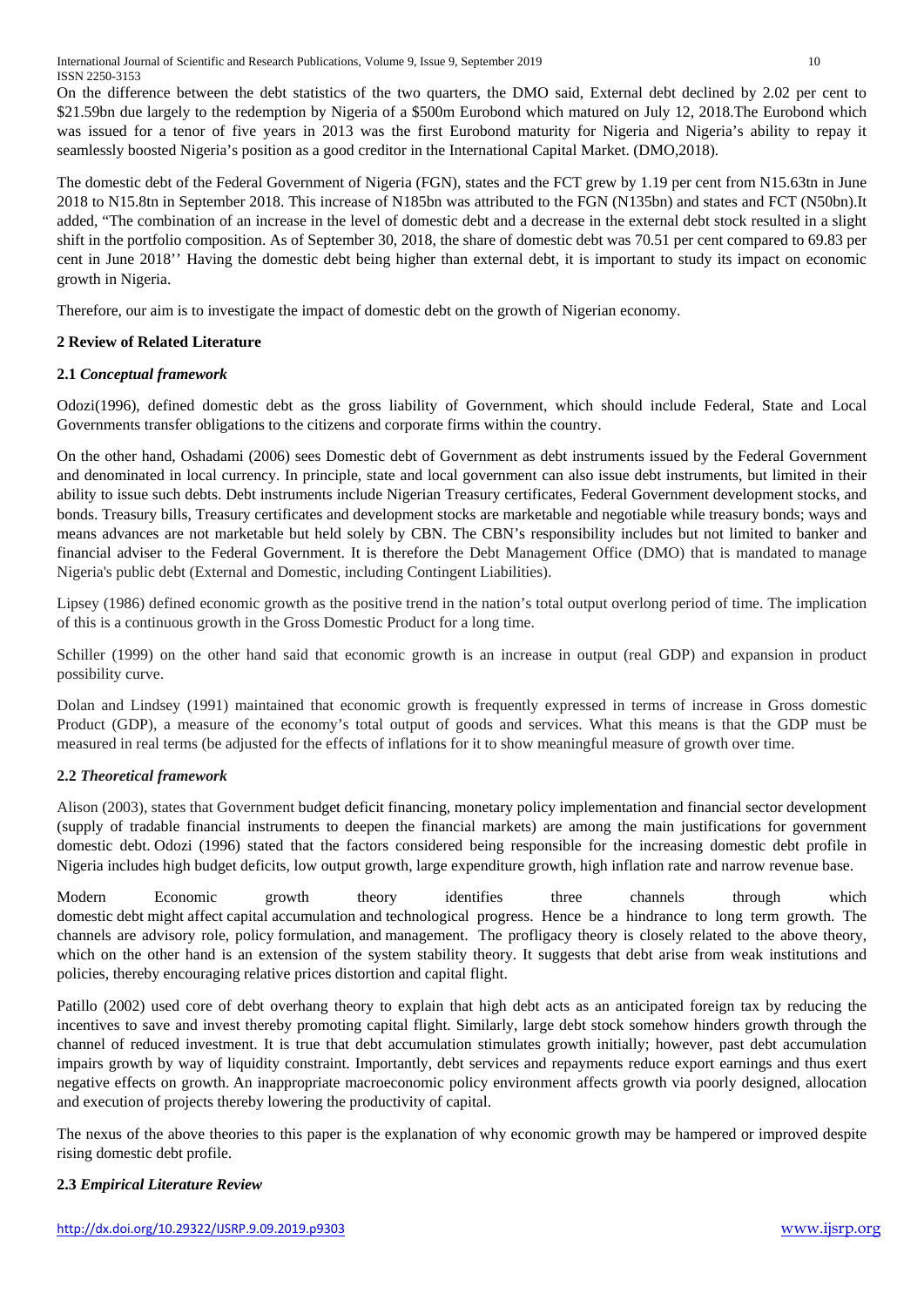International Journal of Scientific and Research Publications, Volume 9, Issue 9, September 2019 11 ISSN 2250-3153

Literature is scarce on domestic debt and economic growth of which most researchers are focusing on external debt.

Barro (1978) investigates the effect of domestic debt on economic growth using the unanticipated component of domestic debt, or the debt stock and growth. The study employed OLS. He concluded that the unanticipated component of domestic debt affects growth. This study shows that domestic debt has a negative effect on the growth of the economy.

Kormendi (1983) used a cross-section analysis of 34 countries. The sample extends widely from the highly developed countries (the USA, the UK, Japan and Australia) to the underdeveloped countries (Sri Lanka). He concluded that debt and growth are not related. However, many of his critics viewed that the aggregation of such diverse groups may not yield meaningful results.

Charan (1999) investigated the relationship between domestic debt and economic growth for India using the co-integration and Granger causality tests for India for the period 1959-95. Co-integration and Granger causality tests support the Ricardian equivalence hypothesis between domestic debt and economic growth, which suggests that it does not matter whether a government finances it's spending with debt or taxes increase; the effect on total level of demand in an economy is the same.

Christensen (2005) uses a cross country survey of the role of domestic debt markets in sub-Saharan Africa based on a new data set of 27 sub-Saharan African countries during the 20 year period (1980-2000) and found out that domestic markets in these countries are generally small, highly short term and often have a narrower investor base. He also found out that domestic interest rate payments present a significant burden to the budget with significant crowding-out effects.

Asogwa (2005) employs a more comprehensive econometric techniques in investigating the effect of domestic debt on economic growth concluded that domestic government debt in Nigeria has continued to suffer form of confidence crisis as market participants have consistently shown greater unwillingness to hold longer maturities. The government has only been able to issue more of short term debt instrument.

Abbas (2007) and Abbas and Christensen (2010) analyze optimal domestic debt levels in low income countries (including 40 sub-Saharan Africa countries) and emerging markets between 1975 and 2004 using cross sectional analysis and found that moderate levels of marketable domestic debt as a percentage of GDP have significant positive effects on growth of the economy. The study provided evidence that debt levels exceeding 35% of total bank deposits have negative impact on economic growth. This suggests that domestic debt is productive if effectively and efficiently employed.

Patillo(2002), in their study assessed the non-linear impact of external debt on growth using a panel data of 93 countries over 1969-98 employing econometric methodologies. Their findings suggested the average impact of debt becomes negative at about 160-170 %of exports or 35-40% of GDP. Their findings also show that the marginal impact of debt starts being negative at about half of these values.

Maana, l. (2008) examines the impact of domestic debt in the Kenyan economy using the Barro Growth Regression Model (BGRM). The results indicate that although the composition of Kenya's public debt has shifted in favour of domestic debt. Domestic debt expansion had a positive but not significant effect on economic growth during the period. He further stated that the Barro Model needs a sophisticated data set which may not be available for a developing country like Kenya.

Adofu and Abula (2010) investigate the relationship between domestic and economic growth in Nigeria for the period 1986-2005 using econometric tools. Their findings showed that domestic debt has affected the growth of the Nigerian economy negatively and recommended that it be discouraged. They suggested that the Nigerian economy should instead concentrate on widening the tax revenue base. This study investigates the relationship between debt and economic growth in Nigeria using advanced econometric technique.

## **3. Research Methodology**

## **3.1** *Sources of Data*

In this research, domestic debt (Central Bank of Nigeria Debt, Deposit Money Bank Debt and Non- Bank Deposit Debt) and economic growth (Gross Domestic Product (GDP)) were collected from Central Bank of Nigeria (CBN) Statistical Bulletin of 2018 for the period of 1981 to 2018. The data will be analyzed and interpreted with the following econometric tools; Descriptive Statistics, Correlation Matrix, Ordinary Least Square Method (OLS), Augmented Dickey Fuller (ADF) unit root test, Error Correction Model (ECM), Pairwise Granger Causality Test, Vector Autoregressive (VAR) model.

## **3.2** *Model Specifications*

The variables for this study can be specified in the following functional model;

 $GDP = f (CBN, DMB, NBD)$  (1)

The explicit model is;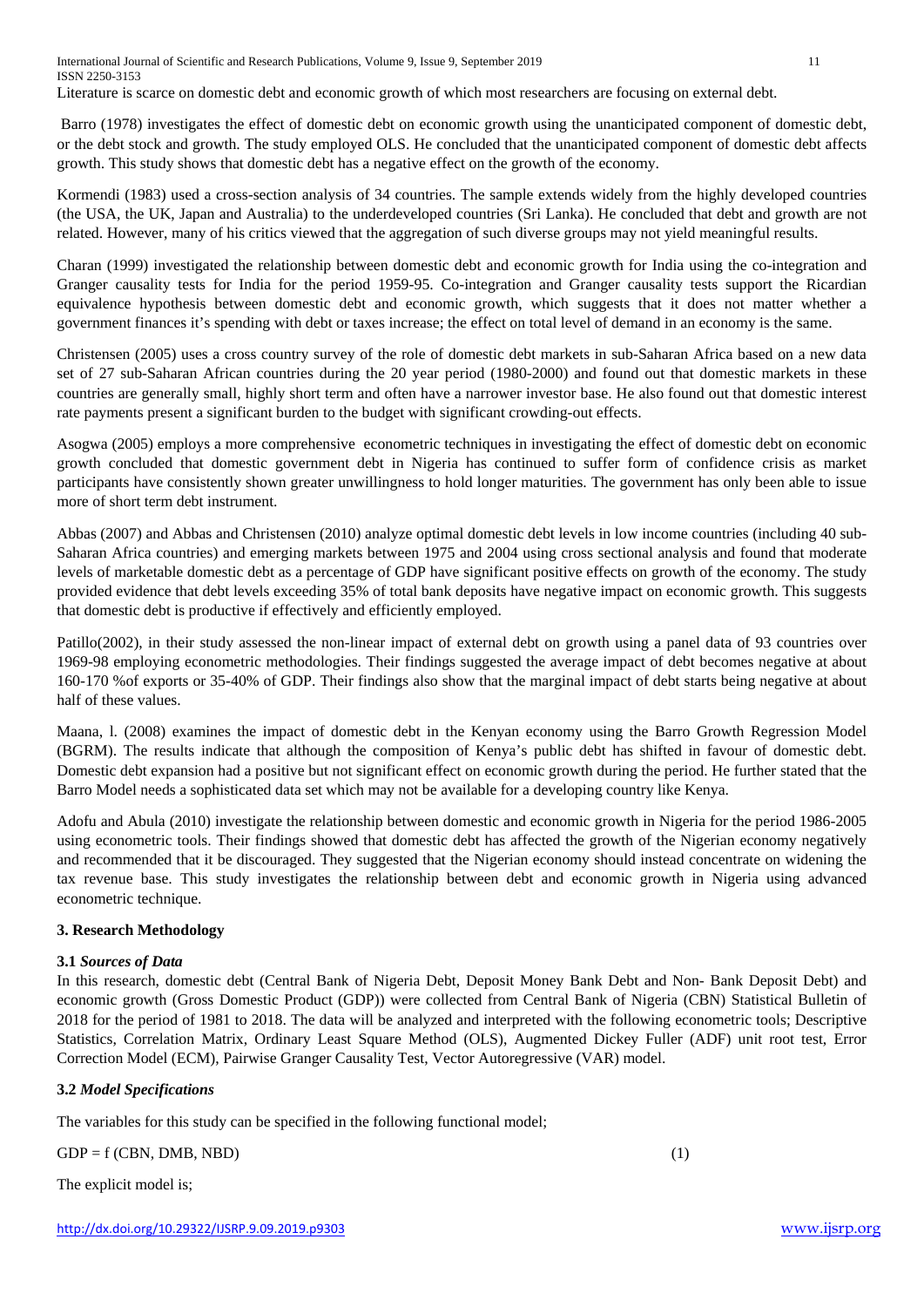International Journal of Scientific and Research Publications, Volume 9, Issue 9, September 2019 12 ISSN 2250-3153  $GDP = \alpha_0 + \alpha_1 CBN + \alpha_2 DMB + \alpha_3 NBD + U_t$  (2)

| $logGDP = \alpha_0 + \alpha_1 logCBN + \alpha_2 logDMD + \alpha_3 NBD + U_t$ |  |
|------------------------------------------------------------------------------|--|

#### For VAR Specification;

 $GDP_t = \alpha_{01} + \alpha_{11} GDP_{t-1} + \alpha_{21} CBN_{t-1} + \alpha_{31} DMB_{t-1} + \alpha_{41} NDB_{t-1} + U_1$  (4)

 $CBN_t = \beta_{02} + \beta_{12}GDP_{t-1} + \beta_{22}CBN_{t-1} + \beta_{32}DMB_{t-1} + \beta_{42}NDB_{t-1} + U_2$  (5)

 $\text{DMB}_{t} = \Upsilon_{03} + \Upsilon_{13} \text{GDP}_{t-1} + \Upsilon_{23} \text{CBN}_{t-1} + \Upsilon_{33} \text{DMB}_{t-1} + \Upsilon_{43} \text{NDB}_{t-1} + U_{3}$  (6)

 $NDB_t = Z_{04} + Z_{14}GDP_{t-1} + Z_{24}CBN_{t-1} + Z_{34}DMB_{t-1} + Z_{44}NDB_{t-1} + U_4$  (7)

Where,

GDP = Gross Domestic Product, CBN = Central Bank of Nigeria Debt, DMB = Deposit Money Bank Debt,NBD = Non- Bank Deposit Debt,  $\alpha_0$  =Autonomous component,  $\alpha_1, \alpha_2, \alpha_3$  = Coefficients or Parameters,  $U_t$  = Stochastic Elements

## **3.3. Apriori Expectation**

We therefore operationalise as follows;

GDP =f(CBN, DMB, NBD), **f1**,**f2, f3>0<0. f1,f2, f3**arethe coefficients of Central Bank of Nigeria Debt, Deposit Money Bank Debt and Non- Bank Deposit Debt respectively. It is expected that the more government obtains domestic debt; it can impact either positively or adversely on the economy.

## **4. Analysis and Results**

## *Descriptive Statistics Test*

#### **Table 4.1 Descriptive Statistics**

|                 | <b>GDP</b> | <b>CBN</b> | <b>DMB</b> | <b>NBD</b>   |
|-----------------|------------|------------|------------|--------------|
| Mean            | 27569.37   | 401.0929   | 1107.283   | 1024.818     |
| Median          | 6102.422   | 329.3574   | 273.1904   | 57.73000     |
| Maximum         | 127762.5   | 2005.440   | 5351.800   | 6905.300     |
| Minimum         | 144.8312   | 4.523600   | 1.843300   | 4.825700     |
| Std. Dev.       | 37734.90   | 467.9022   | 1559.903   | 1824.893     |
| <b>Skewness</b> | 1.279906   | 2.123139   | 1.230369   | 1.921420     |
| Kurtosis        | 3.322978   | 7.268270   | 3.082035   | 5.515863     |
|                 |            |            |            |              |
| Jarque-Bera     | 10.54017   | 57.39427   | 9.598103   | 33.40356     |
| Probability     | 0.005143   | 0.000000   | 0.008238   | 0.000000     |
|                 |            |            |            |              |
| Sum             | 1047636.   | 15241.53   | 42076.75   | 38943.10     |
| Sum Sq. Dev.    | $5.27E+10$ | 8100503.   | 90031967   | $1.23E + 08$ |
|                 |            |            |            |              |
| Observations    | 38<br>-    | 38         | 38         | 38           |

#### **Source: Authors Computation**

Table 4.1 above shows a summary of statistics where GDP has standard deviation (SD) of 37734.90, JarqueBera Statistic (JBS) of 10.54017 with Probability Value (P-value) of 0.005143. CBN has SD of 467.9022, JBS of 57.39427 with P-value of 0.000000, DMB has SD of 1559.903, JBS of 9.598103 with P-value of 0.008238 and NBD has SD of 1824.893, JBS of 33.40356 with Pvalue of 0.000000, which informs that GDP, CBN, DMB and NBD abnormally distributed.

## *Multicolinearity Test*

## **Table 4.2 Correlation matrix**

|            | GDP      | <b>CBN</b> | <b>DMB</b> | <b>NRP</b> |
|------------|----------|------------|------------|------------|
| GDP        | 1.000000 | 0.764859   | 0.967900   | 0.961210   |
| <b>CBN</b> | 0.764859 | 1.000000   | 0.672114   | 0.834871   |
| <b>DMB</b> | 0.967900 | 0.672114   | 1.000000   | 0.890749   |
| <b>NBD</b> | 0.961210 | 0.834871   | 0.890749   | 1.000000   |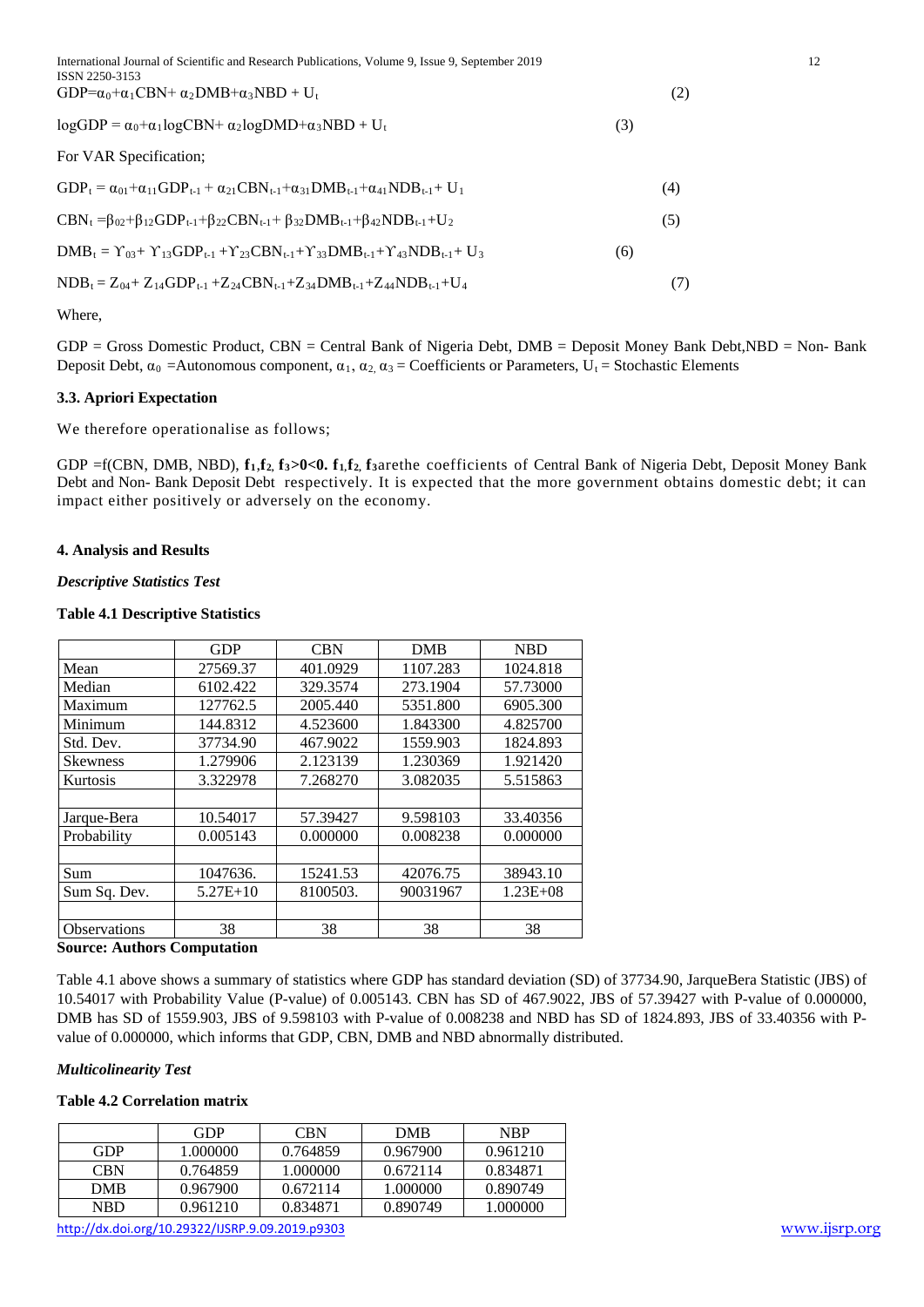#### **Source: Authors Computation**

Table 4.2 above provides correlation matrix of the variables. The correlation matrix between CBN and DMB is0.672114, DMB and NBP is0.890749, whereas GDP and CBN is 0.764859, GDP and DMB is 0.967900 and GDP and NBD is 0.961210. That shows that none of pairs of correlation among the variables is linearly perfectly correlated. Hence, there is no presence of multicolinearity.

#### *Ordinary Least Square (OLS) Test*

### **Table 4.3 Level Series Multiple Correlation**

Dependent Variable: GDP Method: Least Squares Date: 08/08/19 Time: 08:44 Sample: 1981 2018 Included observations: 38

| Variable                 | Coefficient          | Std. Error            | t-Statistic          | Prob.            |
|--------------------------|----------------------|-----------------------|----------------------|------------------|
| <b>CBN</b><br><b>DMB</b> | 0.307927<br>13.11331 | 3.282071<br>1.192315  | 0.093821<br>10.99819 | 0.9258<br>0.0000 |
| <b>NBD</b>               | 9.825323             | 1.370981              | 7.166634             | 0.0000           |
| C                        | 2856.545             | 1219.205              | 2.342956             | 0.0251           |
| R-squared                | 0.984334             | Mean dependent var    |                      | 27569.37         |
| Adjusted R-squared       | 0.982951             | S.D. dependent var    |                      | 37734.90         |
| S.E. of regression       | 4927.068             | Akaike info criterion |                      | 19.94218         |
| Sum squared resid        | $8.25E + 08$         | Schwarz criterion     |                      | 20.11455         |
| Log likelihood           | $-374.9014$          | Hannan-Quinn criter.  |                      | 20.00351         |
| F-statistic              | 712.0851             | Durbin-Watson stat    |                      | 0.910513         |
| Prob(F-statistic)        | 0.000000             |                       |                      |                  |

**Source: Authors Computation**

Table 4.4 reveals the level series multiple regression estimated model for the relationship between domestic debt and economic growth. From the table, the adjusted R-squared  $(R^2)$  is 98.43% and Durbin Watson (Dw) statistics is approximately 0.9, which shows the presence of positive autocorrelation. This is unreliable and cannot be used for analysis and policy formulation. This calls for further examination of the time dependent characteristics of the variables in our model.

#### *Non-Stationarity Test*

#### **Table 4.4 Augmented Dickey-Fuller (ADF) Unit Root Test**

| Variables   | lag | 1st         | $1st$ diff. | of<br>Order |
|-------------|-----|-------------|-------------|-------------|
|             |     | difference  | Probility   | Integration |
| LGDP        |     | $-3.180464$ | 0.0295      |             |
| <b>LCBN</b> |     | $-6.149833$ | 0.0000      |             |
| <b>LDMB</b> |     | $-3.989623$ | 0.0042      |             |
| LNBD        |     | $-6.033232$ | 0.0000      |             |

#### **Source: Authors Computation**

Table 4.4 presents the ADF unit root test. The result shows that the variables are differenced once to be stationary, hence said to be integrated at order one (1(1)). Therefore, we proceed to testing if long run relationship exists among the variables.

**Table 4.5 Johansen Cointegration Test**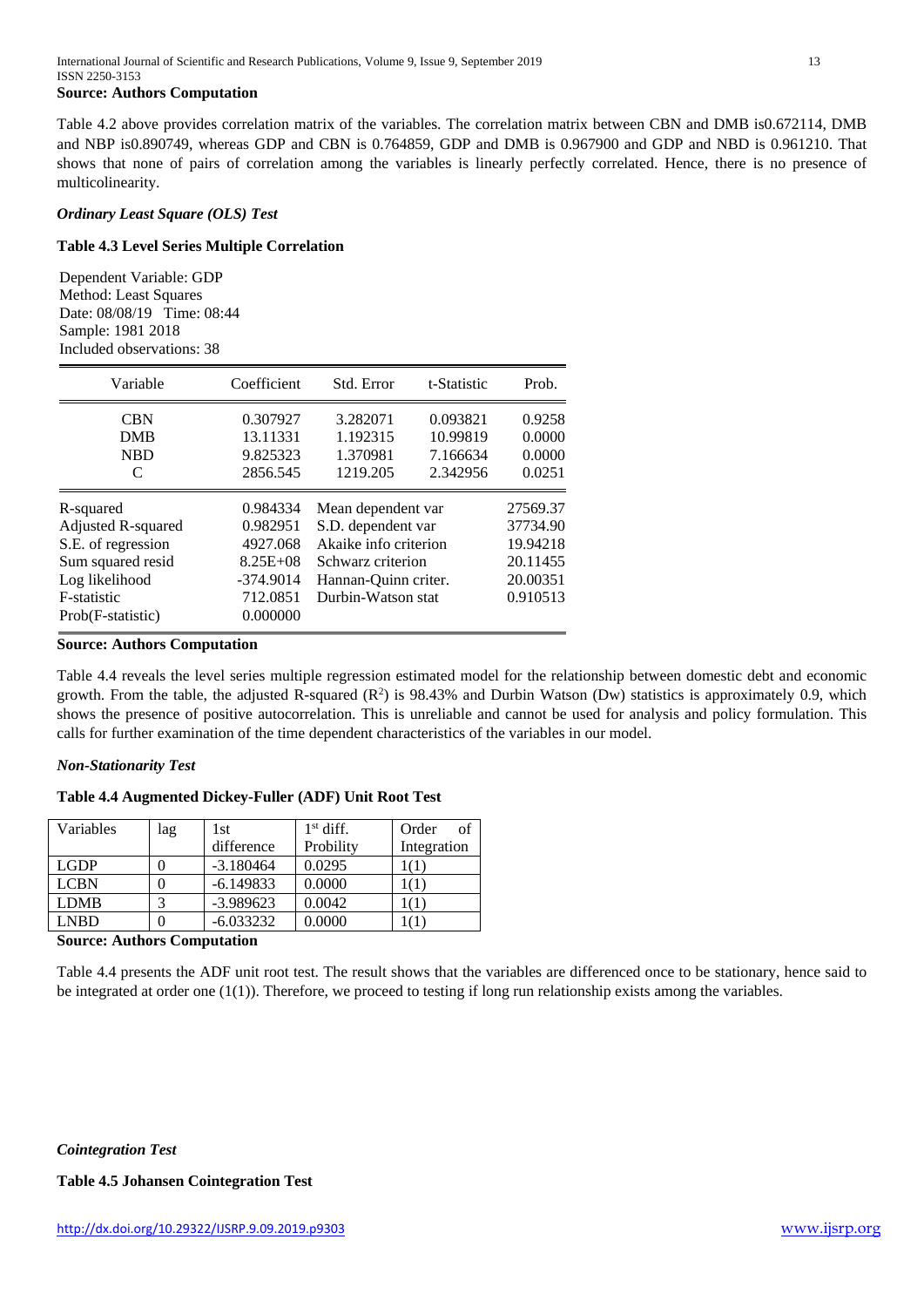#### Unrestricted Cointegration Rank Test (Trace)

| Hypothesized<br>No. of $CE(s)$ | Eigenvalue | Trace<br><b>Statistic</b> | 0.05<br>Critical Value | $Prob.**$ |
|--------------------------------|------------|---------------------------|------------------------|-----------|
| None $*$                       | 0.529302   | 50.45616                  | 47.85613               | 0.0279    |
| At most 1                      | 0.422392   | 24.08233                  | 29.79707               | 0.1970    |
| At most 2                      | 0.125954   | 4.872203                  | 15.49471               | 0.8222    |
| At most 3                      | 0.004573   | 0.160424                  | 3.841466               | 0.6888    |

Trace test indicates 1 cointegrating eqn(s) at the 0.05 level

\* denotes rejection of the hypothesis at the 0.05 level

\*\*MacKinnon-Haug-Michelis (1999) p-values

Table 4.5 above we indicates that unrestricted rank test has one cointegration equation at 5% level of significance among the variables. This shows that long run relationship exists between the dependent variable (GDP) and independent variables (CBN, DMB, and NDB).

#### *Error Correction Mechanism (ECM)*

The cointegration test result provides for short run fluctuations. Therefore, we apply error correction model to examine the interplay of the long run and short term fluctuations in the model using the general specific approach.

## **Table 4.6Parsimonious ECM**

Dependent Variable: D(LGDP) Method: Least Squares Sample (adjusted): 1984 2018 Included observations: 35 after adjustments

| Variable                                                                                                           | Coefficient                                                          | Std. Error                                                                                                     | t-Statistic | Prob.                                                             |
|--------------------------------------------------------------------------------------------------------------------|----------------------------------------------------------------------|----------------------------------------------------------------------------------------------------------------|-------------|-------------------------------------------------------------------|
| $D(LGDP(-1))$                                                                                                      | 0.664733                                                             | 0.127638                                                                                                       | 5.207971    | 0.0000                                                            |
| $D(LCBN(-1))$                                                                                                      | 0.071993                                                             | 0.039028                                                                                                       | 1.844664    | 0.0761                                                            |
| $D(LCBN(-2))$                                                                                                      | 0.037668                                                             | 0.041108                                                                                                       | 0.916316    | 0.3676                                                            |
| $D(LDMB(-1))$                                                                                                      | 0.023030                                                             | 0.032317                                                                                                       | 0.712649    | 0.4822                                                            |
| $D(LDMB(-2))$                                                                                                      | 0.071061                                                             | 0.029416                                                                                                       | 2.415695    | 0.0227                                                            |
| $D(LNBP(-1))$                                                                                                      | 0.054158                                                             | 0.049953                                                                                                       | 1.084182    | 0.2879                                                            |
| $D(LNBP(-2))$                                                                                                      | 0.045839                                                             | 0.047034                                                                                                       | 0.974607    | 0.3384                                                            |
| $ECM(-1)$                                                                                                          | $-0.034888$                                                          | 0.083616                                                                                                       | $-0.417246$ | 0.6798                                                            |
| R-squared<br>Adjusted R-squared<br>S.E. of regression<br>Sum squared resid<br>Log likelihood<br>Durbin-Watson stat | 0.470741<br>0.333525<br>0.086089<br>0.200104<br>40.71178<br>2.480318 | Mean dependent var<br>S.D. dependent var<br>Akaike info criterion<br>Schwarz criterion<br>Hannan-Quinn criter. |             | 0.190405<br>0.105452<br>$-1.869244$<br>$-1.513736$<br>$-1.746523$ |

#### **Source: Authors Computation**

Table 4.6 above shows Parsimonious ECM estimate with maximum lag of two. The Dw statistic is 2.480318 and Adjusted  $R^2$  is 47.07%. That shows absence of autocorrelation. The result also indicates that GDP reinforces itself. That CBN at Lag 1 exerts positive and significant impact on GDP @ 10% significance level, while DMB at lag 2 positively and significantly related to GDP.

#### **Granger Causality Test**

#### **Table 4.7 Pairwise Granger Causality**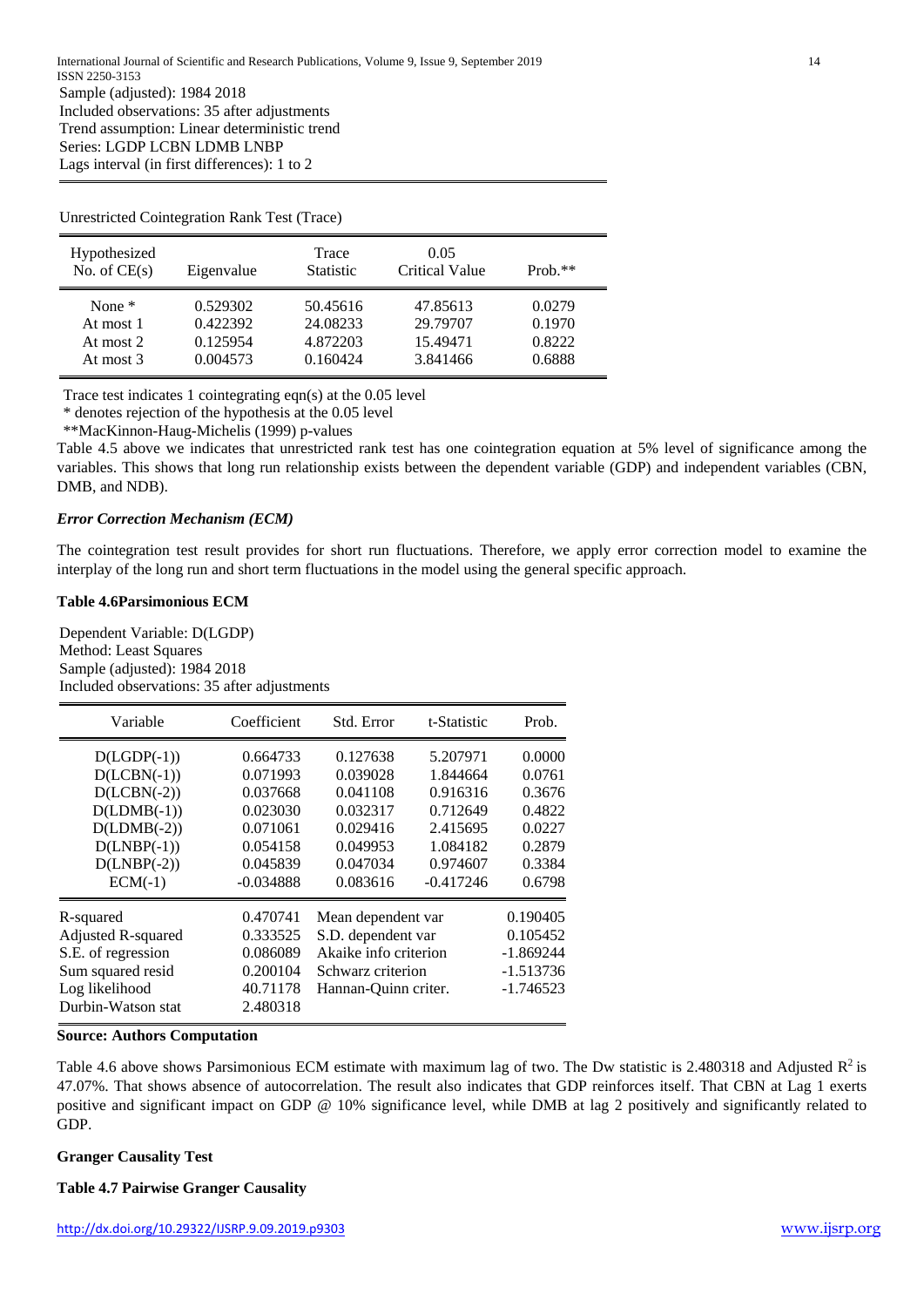| Null Hypothesis:                                                                                                                                                               | Obs | F-Statistic        | Prob.            |
|--------------------------------------------------------------------------------------------------------------------------------------------------------------------------------|-----|--------------------|------------------|
| LCBN does not Granger Cause LGDP                                                                                                                                               | 36  | 3.72107            | 0.0356           |
| LGDP does not Granger Cause LCBN                                                                                                                                               |     | 0.26876            | 0.7661           |
| LDMB does not Granger Cause LGDP                                                                                                                                               | 36  | 0.04467            | 0.9564           |
| LGDP does not Granger Cause LDMB                                                                                                                                               |     | 5.74040            | 0.0076           |
| <b>VAR Lag Order Selection Criteria</b><br>HrND Berdores wati abitenger CLAR Se CLARD PDMB<br><b>ILNBP</b> does not Granger Cause LNDB<br><del>Exogenous yariables: LGDP</del> | 36  | 0.01458<br>1.15904 | 0.9855<br>0.3270 |

## Date: 01/01/10 Time: 19:57 **Source: Authors Computation**

Sample: 1981 2018 Table 4.7 above, reveals that CBN granger causes GDP, whereas GDP does not granger cause CBN. DMB does granger cause Included observations: 35<br>GDP, where as GDP granger causes DMB, while no causal effect between GDP and NDB. That means CBN, DMB and GDP

| have unidirectional effect. |     |  |  |
|-----------------------------|-----|--|--|
| .ogL<br>La <sub>2</sub>     | 7DL |  |  |

Having established the relationship and causal effects among the variables, we then move to analysing the model with VAR.<br>Firstly, established the relationship and causal effects among the variables, we then move to analys

|                | Firstly, establishing the VAR length as seen below.<br>$391.4414$ -145.6604 2.80e-27     |                                                                     |             | $-11.1.10020$ | -.,,,,,,,,,,,,, | -999991      |
|----------------|------------------------------------------------------------------------------------------|---------------------------------------------------------------------|-------------|---------------|-----------------|--------------|
|                |                                                                                          |                                                                     |             | $-49.79665$   | -48.90788       | -49.48985    |
|                | Table 4.8 VAR454 Order Selection Criteria 26                                             |                                                                     |             | -47.91838     | $-46.31859$     | $-47.36613$  |
| 3              | 884.7103                                                                                 | 12.74580                                                            | 2.95e-26    | $-47.58345$   | $-45.27264$     | $-46.78576$  |
|                | <b>Endogenous variables: LGDP LCBN LDMB</b>                                              |                                                                     |             |               |                 |              |
| <b>LNBP</b>    |                                                                                          |                                                                     |             |               |                 |              |
|                | Exinglinates laginizer relepted by the criterion                                         |                                                                     |             |               |                 |              |
|                |                                                                                          |                                                                     |             |               |                 |              |
|                |                                                                                          |                                                                     |             |               |                 |              |
|                |                                                                                          | Sahipeequential engelised LR test statistic (each test at 5% level) |             |               |                 |              |
|                | IFIE Edenab per disting er sor<br>$\overline{\text{AIC}}$ : Akaike information criterion |                                                                     |             |               |                 |              |
|                |                                                                                          |                                                                     | <b>FPE</b>  |               |                 |              |
|                | SCI Schwarz information criterion<br>HO: Hannan Quinn information criterion              |                                                                     |             | <b>AIC</b>    | <b>SC</b>       | HQ           |
| $\Omega$       | 976.4099                                                                                 | $NA*$                                                               | $8.67e-30*$ | $-55.56628*$  | $-55.38853*$    | $-55.50492*$ |
|                | 891.4414                                                                                 | $-145.6604$                                                         | 2.80e-27    | $-49.79665$   | -48.90788       | -49.48985    |
| $\overline{c}$ | 874.5716                                                                                 | $-25.06363$                                                         | $1.91e-26$  | -47.91838     | $-46.31859$     | $-47.36613$  |

\* indicates lag order selected by the criterion

LR: sequential modified LR test statistic (each test at 5% level)

FPE: Final prediction error

AIC: Akaike information criterion

SC: Schwarz information criterion

The VAR lag order selection criteria on table 4.8 above shows that lag length of 0 is selected at 5% level based on sequential modified LR test statistic, Final prediction error (FPE), Akaike information criterion (AIC), Schwarz information criterion (SC) and Hannan-Quinn information criterion (HQ). Then move to evaluating the stationarity for policy by employing Inverse Roots of AR Characteristics Polynomial Test as shown below.

## **Fig 4.1 Inverse Roots of AR Characteristics Polynomial Test**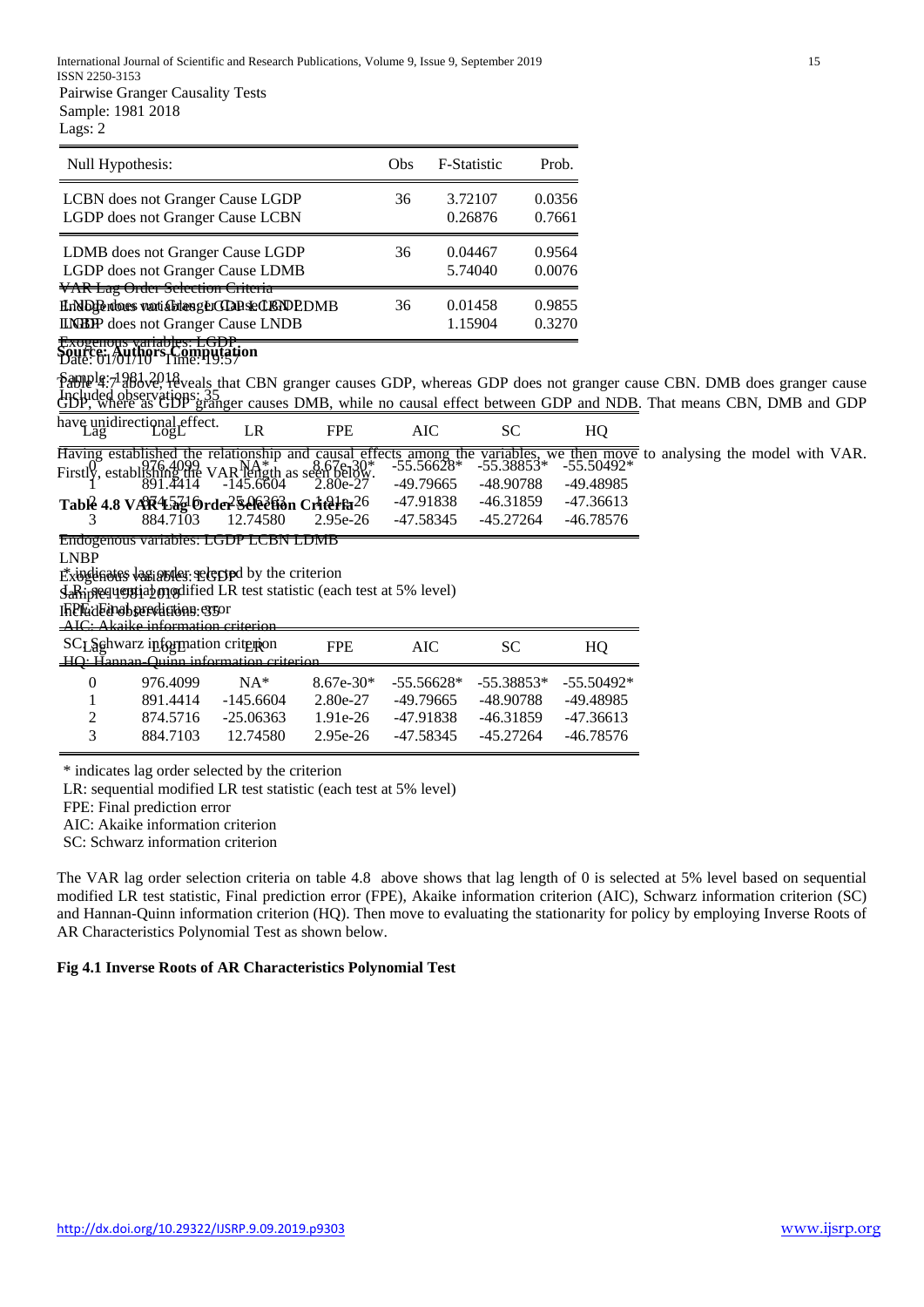Inverse Roots of AR Characteristic Polynomial



Figure 4.1 above shows that all np roots of the characteristics polynomial are in circle or lie within the unit imaginery circle (modulus). Hence, all are stationary. Next is checking if the model is heteroscedastic as shown below.

## **Table 4. 9VAR Residual Heteroskedasticity Tests (Levels and Squares)**

Sample: 1981 2018 Included observations: 37

| Joint test: |     |        |
|-------------|-----|--------|
| Chi-sq      | Df  | Prob.  |
| 114.5785    | 100 | 0.1512 |

In the same vein shows that Chi-sq is 114.5785 wtih P-value of 0.1512, meaning rejection of the null hypothesis. Hence, the model is homoskedastic.

We then proceed to checking the responses of economic growth to the variables of domestic debt stimuli. Let's start from the response of economic growth proxied by GDP to the shock of CBN associated debt as shown in Fig 4.2

#### **Fig 4.2 Response of GDP to CBN**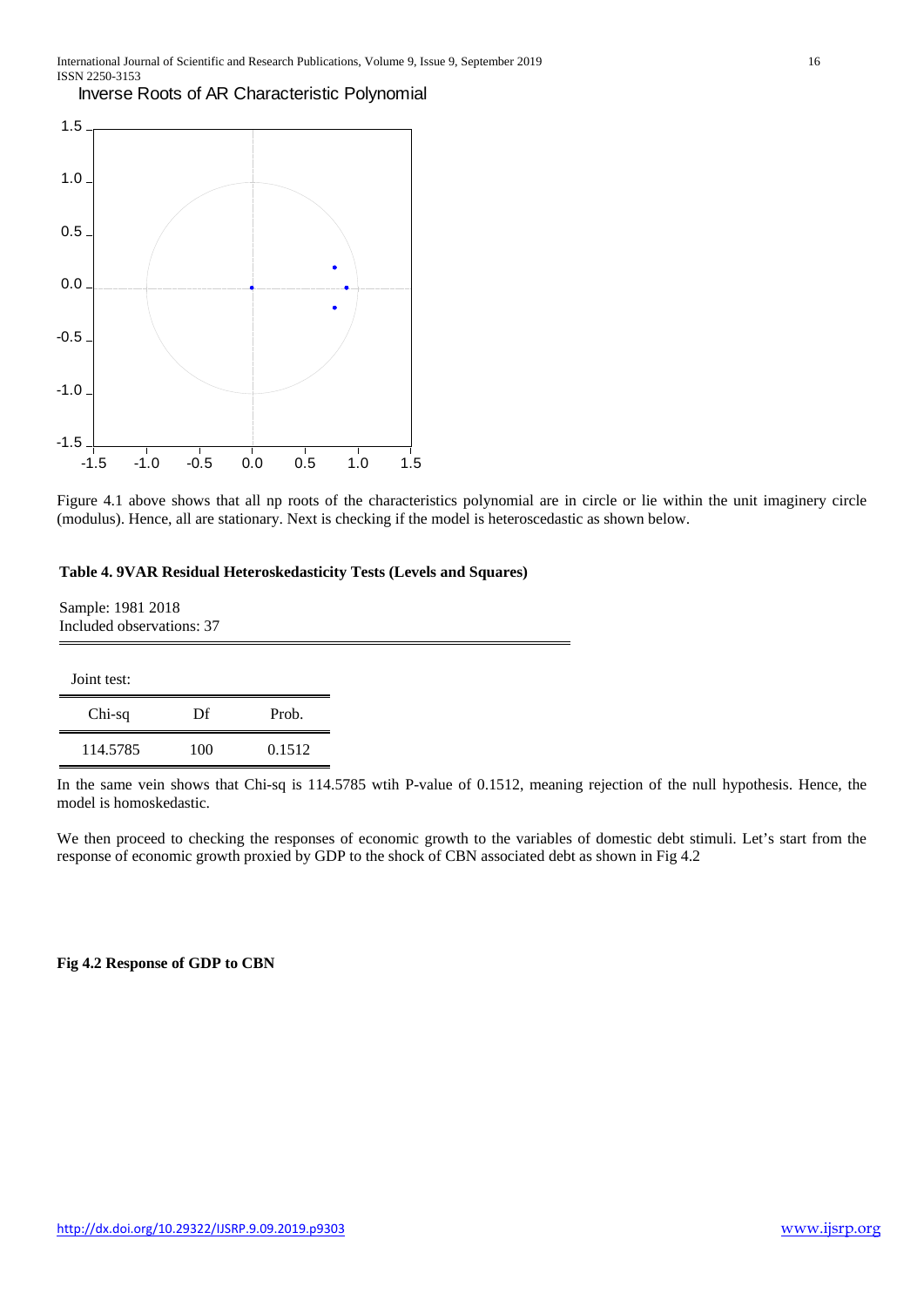Response of LGDP to LCBN



Fig.4.2 shows that GDP responds positively to a shock in CBN debt from zero percent thresholds in first year progressively until the tenth year. In other words, a shock from CBN engenders increase to the GDP.

To explore the relationship between GDP and DMB, the researchers present the impulse response graph in fig. 4.3 as follows.

#### **Fig 4.3 Response of GDP to DMB**



## Response of LGDP to LDMB

Fig.4.3 shows that

To explore the relationship between GDP and NDB, the researcher presents the impulse response graph in fig. 4.4 as follows.

#### **Fig 4.4 Response of GDP to NDB**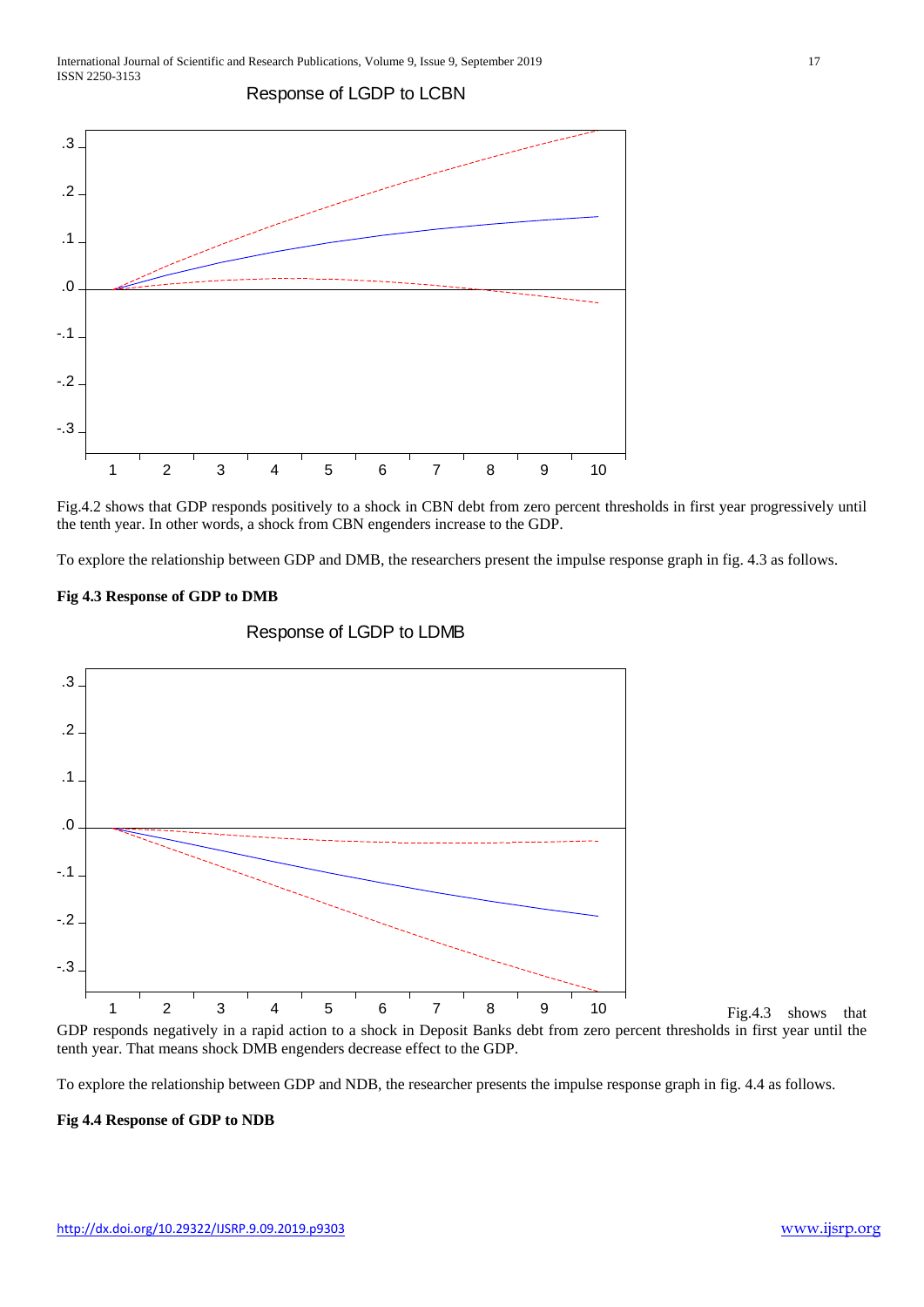

Response of LGDP to LNBP

Fig.4.4 shows that GDP responds to a shock in Non deposit bank debt within zero percent thresholds in first year until after fifth year, and then rises slightly on a positive direction until the tenth year. That means the shock from NDB to GDP is almost without notice.

We then proceed to variance decomposition.

#### **Table 4.10 Variance Decomposition**

| Period | S.E.     | <b>LGDP</b> | <b>LCBN</b> | <b>LDMB</b> | <b>LNBP</b> |
|--------|----------|-------------|-------------|-------------|-------------|
|        | 0.093503 | 100.0000    | 0.000000    | 0.000000    | 0.000000    |
| 2      | 0.143264 | 92.88253    | 4.608337    | 2.506717    | 0.002415    |
| 3      | 0.195503 | 81.86734    | 11.10150    | 7.029546    | 0.001617    |
| 4      | 0.253010 | 71.36625    | 16.65408    | 11.96975    | 0.009920    |
| 5      | 0.315246 | 62.82486    | 20.61405    | 16.53087    | 0.030223    |
| 6      | 0.381009 | 56.25830    | 23.20138    | 20.48215    | 0.058164    |
| 7      | 0.449130 | 51.28622    | 24.79523    | 23.83038    | 0.088167    |
| 8      | 0.518652 | 47.51373    | 25.71623    | 26.65404    | 0.115999    |
| 9      | 0.588842 | 44.62501    | 26.19494    | 29.04086    | 0.139184    |
| 10     | 0.659174 | 42.38647    | 26.38819    | 31.06867    | 0.156670    |

From the above, GDP explains 100 percent of its variations in the first period and diminishes 42.3 percent in the tenth period. In other words, ''the own shock'' started from 100 percent and decreased to 42.3 percent. CBN started from zero percent of the variation in GDP in the first period and increased to 26.38 in the tenth year. DMB also started from zero percent in the first period and increased to 31.06 percent in the tenth period, while, fluctuates from 0.00 to 0.156 within the period.

We then move to know if short term errors can be corrected in the long run using VECM as shown below;

#### **Table 4.11 Vector Error Correction Estimates**

| <b>Error Correction:</b> | D(LGDP)                    | D(LCBN)               | D(LDMB)               | D(LNBP)                  |
|--------------------------|----------------------------|-----------------------|-----------------------|--------------------------|
| CointEq1                 | $-1.000000$<br>$(4.2E-09)$ | 0.234399<br>(0.94044) | 0.967671<br>(1.12292) | $-0.201688$<br>(0.65298) |
|                          | $[-2.4e+08]$               | [0.24924]             | [0.86174]             | $[-0.30887]$             |